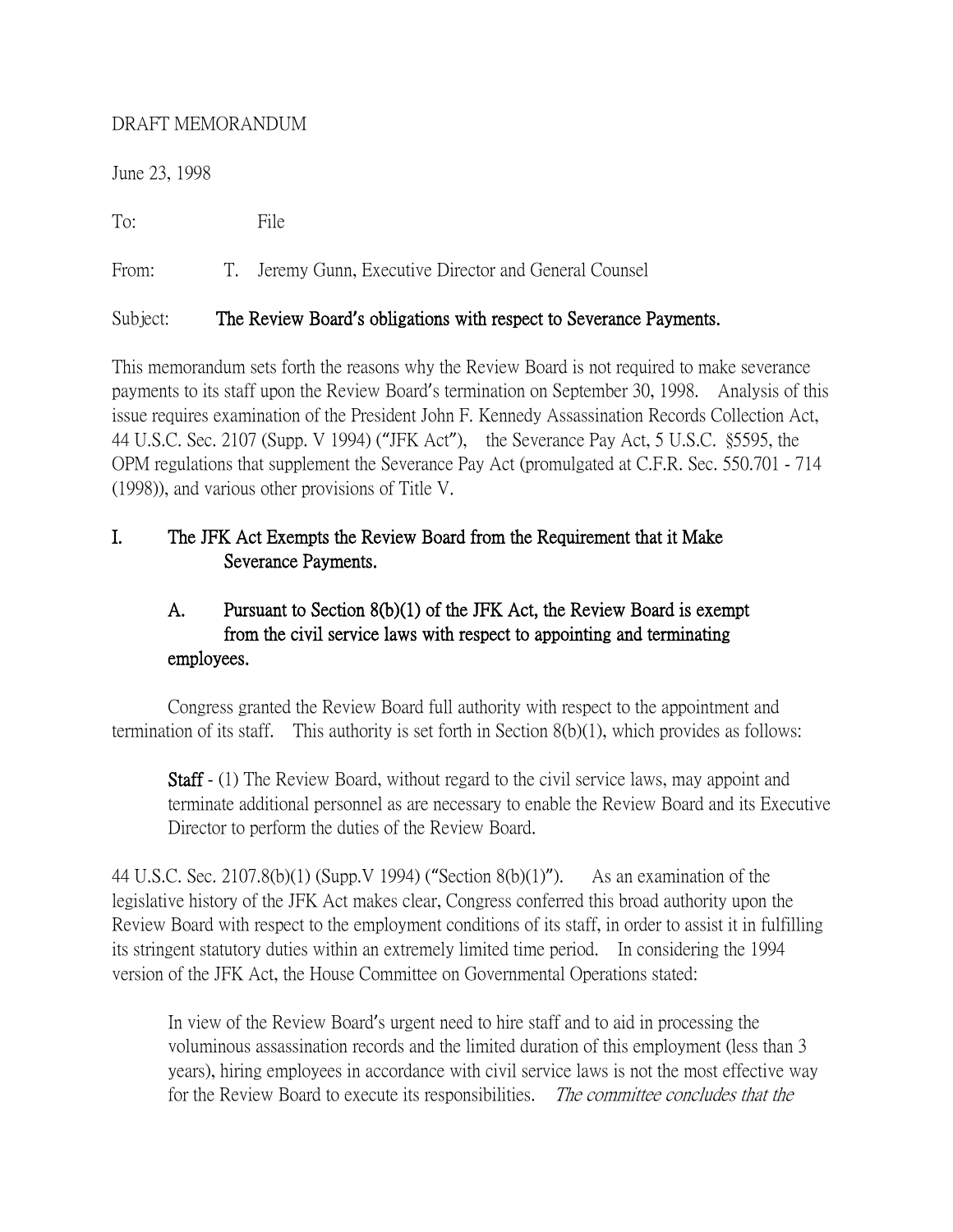Review Board should be authorized to appoint and terminate employees without regard for civil service laws.

H.R. Rep. No. 587, 103d Cong., 2d Sess. 21-22 (1994) (emphasis added). The initial version of the JFK Act did not contain this plenary authority, but provided as follows: "[t]he Review Board may, in accordance with civil service laws, but without regard to civil service law and regulation for competitive service as defined in subchapter 1, chapter 33 of title 5, United States Code, appoint and terminate additional personnel as are necessary to enable the Review Board and its Executive Director to perform its duties." As the amended language indicates, Congress appreciated the daunting task facing the Review Board, and concluded that requiring the Board to adhere to the civil service laws would inhibit its ability to complete its work.

The Severance Pay Act falls under the category of civil service laws.<sup>[1](#page-1-0)</sup> Generally, the issue of severance pay arises when an employee is unexpectedly terminated from his employment, through no fault of his own.<sup>[2](#page-1-1)</sup> The payment of severance to an employee constitutes a condition of the employee's termination. As used in the JFK Act, "terminate" clearly refers to the end of a staff member's tenure of employment. Specifically, Section 8(b)(3)(ii) provides that if a person hired on a conditional basis does not qualify for the security clearances necessary for the work of the Review Board, the Review Board shall immediately terminate the person's employment.<sup>[3](#page-1-2)</sup>

Because the Review Board may establish the terms and conditions of an employee's termination without regard to the civil service laws, the Review Board is not mandated to make Severance payments to its employees. Although the Board may choose to pay severance, it is not required to do so. The Board may elect to pay retention bonuses or awards of merit to employees, in lieu of making severance payments. All that the JFK Act requires of the Board is that its avctions with respect to appointing and terminating employees are "necessary to enable the Review Board and its Executive Director to perform the duties of the Review Board." Section 8(b)(1).

 In light of the significant work that remains, it is crucial that the Board retain its full complement of staff members until its termination date. The Board may determine that it is necessary to promise to pay retention bonuses or awards of merit to any staff member who remains in

<span id="page-1-0"></span> $\overline{\phantom{a}}$ <sup>1</sup>The Civil Service Reform Act of 1978 specifically amended portions of the Severance Pay Act.

<span id="page-1-1"></span> $2\alpha$  An employee separated by removal for cause on charges of misconduct, delinquency, or inefficiency is not eligible for severance payments. 5 U.S.C. § 5595 (b)(2).

<span id="page-1-2"></span><sup>3</sup>The word "terminate" is used elsewhere throughout the JFK Act to refer to the end of the work of the Review Board. *See e.g.* Section 7(o), "Termination and winding up;" Section 12 "Termination of effect of Act"; Section 9(d)(4) "the Review Board shall provide written notice to the President and Congress of its intention to terminate its operations at a specified date."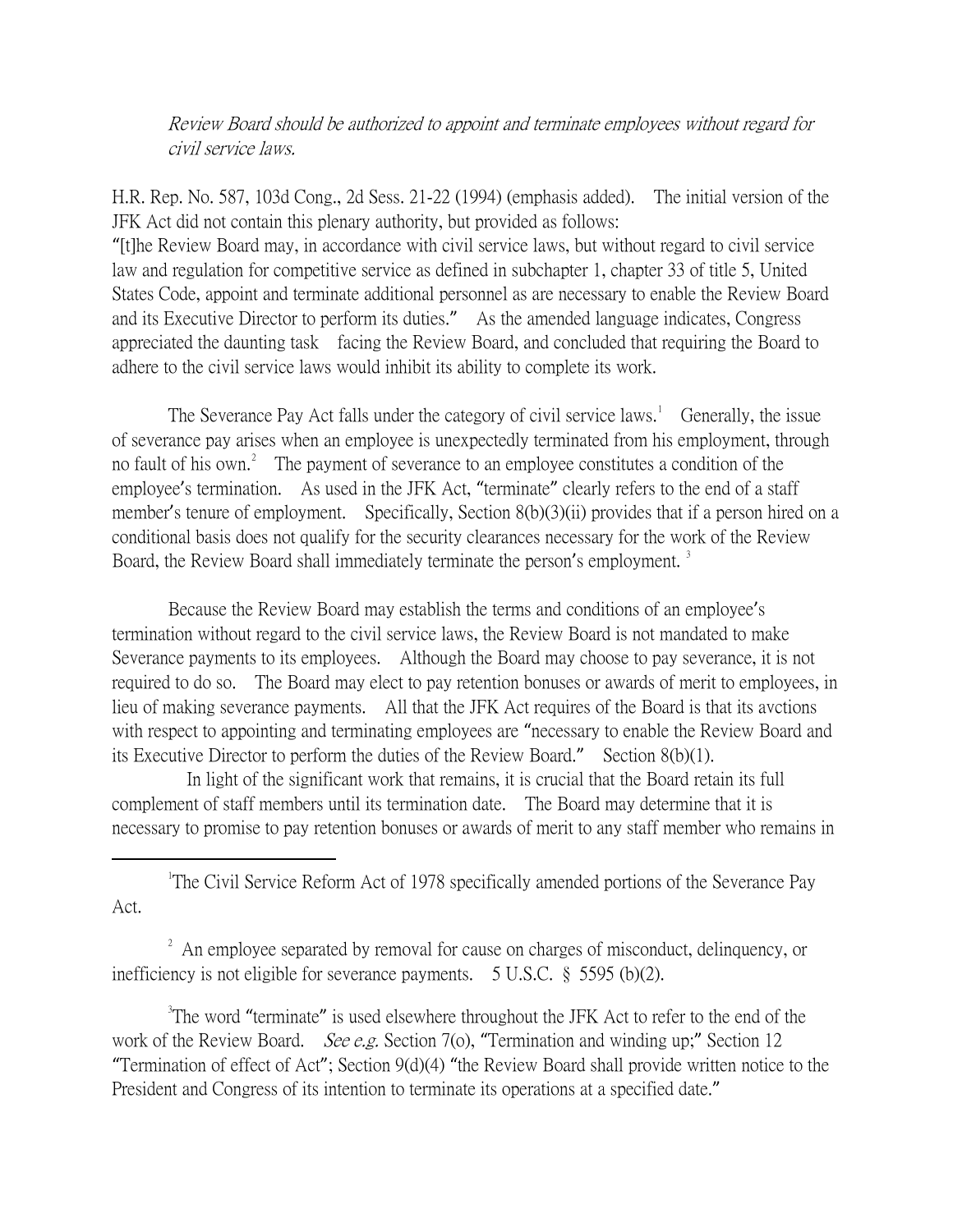the employ of the Review Board until its termination date of September 30, 1998. This will enable the Board to secure the workforce necessary to complete all of its work.

## B. Section 8(b)(1) of the JFK Act is the only Provision that Governs the Review Board**'**s Obligations with Respect to the Payment of Severance.

 (I) Section 8(c), which relates to *"*compensation,*"* refers only to basic pay and pay rates, and does not refer to severance pay.

Section 8(c), the provision of the JFK Act that relates to "Compensation" does not encompass the issue of severance pay. Section 8(c) provides as follows:

> Compensation - Subject to such rules as may be adopted by the Review Board, The chairperson, without regard to the provisions of title 5, United States Code [Title 5], governing appointments in the competitive service and without regard to the provisions of chapter 51 and subchapter iii or chapter 53 of that title, [section 5101 et seq. and section 5331 et. seq., respectively, of Title 5] relating to classification and General Schedule pay rates, may

 (1) appoint an Executive Director, who shall be paid at a rate not to exceed the rate of basic pay for level V of the Executive Schedule; and

(2) appoint and fix compensation of such other personnel as may be necessary to carry out this Act.

44 U.S.C.§8(c) (emphasis added). In this section, "Compensation" refers only to "basic pay." Severance payments do not fall under the category of "basic pay," and they do not constitute "Compensation" for purposes of Title V. Severance Pay is not covered within the "pay schedule" and "classification" laws of Title V - but is codified in a separate section. Severance Pay is not compensation - but rather an "allowance."<sup>[4](#page-2-0)</sup> It is occasioned by the atypical situation where an

<span id="page-2-0"></span><sup>&</sup>lt;sup>4</sup> The Severance Pay Act defines severance pay as "a basic severance allowance computed on the basis of 1week's basic pay at the rate received immediately before separation for each year of civilian service..."5 U.S.C. §5595(c)(1).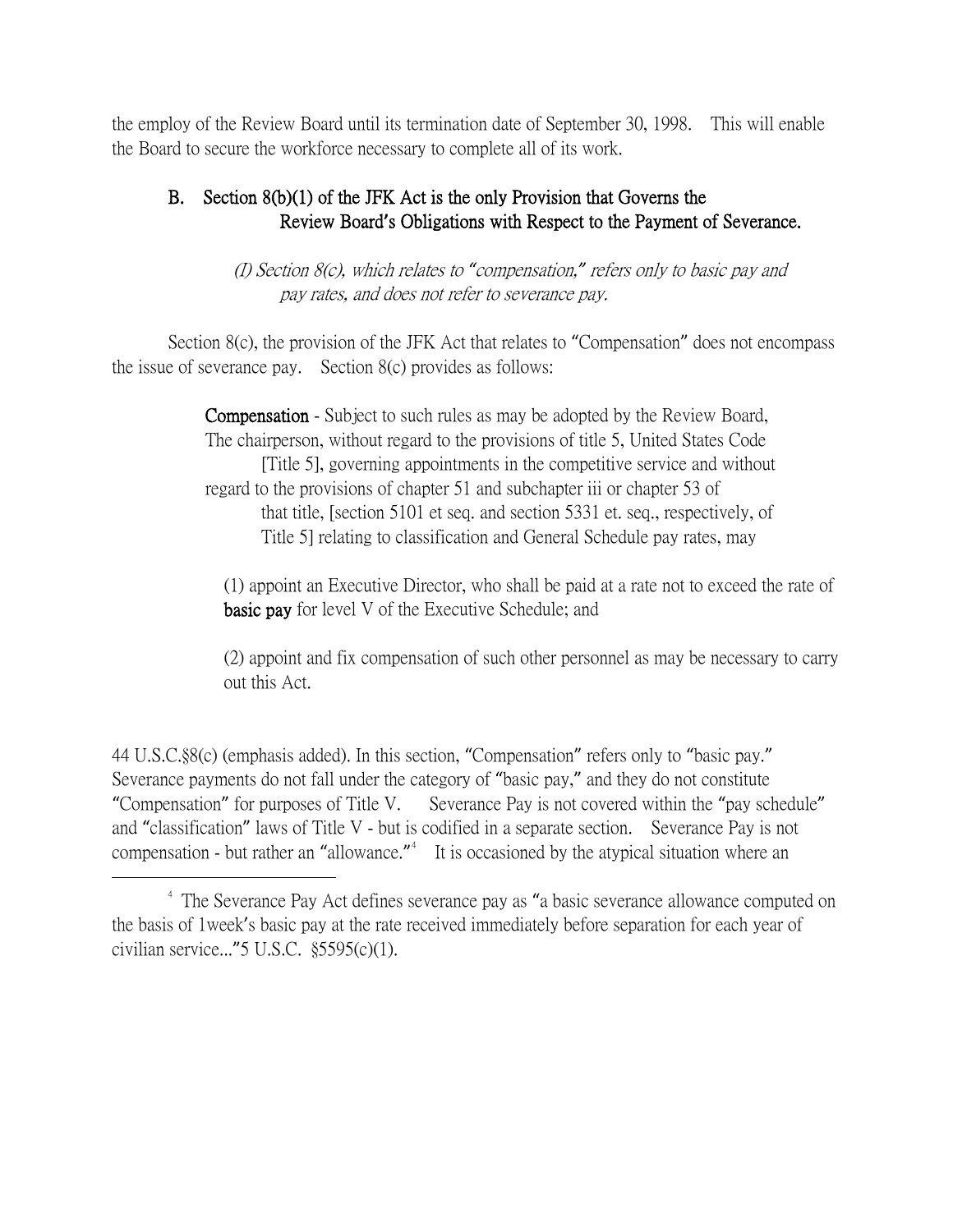employee is unexpectedly terminated from his or her job.

Severance payments are not what is contemplated by the "Compensation" provision of Section 8(c) of the JFK Act. This provision only relevant to the issue of basic pay and pay rates. The provision that governs the payment of severance, and any other employment incidential, is found in Section 8(b)(1).

## (II) Because Section 8(c) of the JFK Act does not govern the issue of Severance pay, the argument of *"*expressio unius est exclusio alterius*"* is inapplicable.

Were Section 8(c) the only provision of the JFK Act that referred to appointment of employees, an employee seeking severance payments, could argue that although Congress exempted the Review Board from certain provisions of Title V, it did not exempt it from having to comply with any of the other provisions of Title V (including the Severance Pay Act found at 5 U.S.C. §5595). Recently, the United States Court of Appeals considered a similar argument in King v. Briggs, 83 F. 3rd, (Fed.Cir. 1996). In *King*, the Executive Director of the National Council on Disability appealed her removal by the Council, contending that it was in violation of the procedural protections provided under [5](#page-3-0) U.S.C.  $\S$  7511.<sup>5</sup> The Executive Director had been hired pursuant to 29 U.S.C.  $\S$ 783(a)(1), which provided that the Council "may appoint, without regard to the provisions of chapter 51 and subchapter III of chapter 53 of such title relating to classification and General Schedule pay rates, an Executive Director to assist the National Council to carry out its duties." King's employer argued that the exclusions from Title 5 set forth in section 783(a)(1) "took the Executive Director's position outside the scope of other sections of Title V." King, 83 F. 3rd at 1386. The Court disagreed with the employer's contention, holding that with respect to the statute at issue:

Congress gave the Council the option of disregarding only certain parts of Title 5. To interpret the section as giving the Council the option to disregard additional, unenumerated parts of title 5 would run afoul of the maxim 'expressio unius est exclusio alterius' and in a domain where, as *Todd* amply demonstrates, Congress knows how to exempt a civil service position from the protections found in the procedural protections of title 5 (chapters 75 and 77) if it so desires.

### Id. at 1388 (citations omitted).

The holding in the *King* case does not apply to the situation of the Review Board. In *King*, the applicable statute contained only one provision that governed the appointment and compensation of the Executive Director. By contrast, the Review Board's enabling legislation contains a very specific provision that governs the appointment and termination of staff. This provision unambiguously

<span id="page-3-0"></span> $\frac{1}{5}$ This provision defines employees who have the right to appeal adverse agency actions with respect to removal, reduction in pay or grade, furlough, or suspension matters.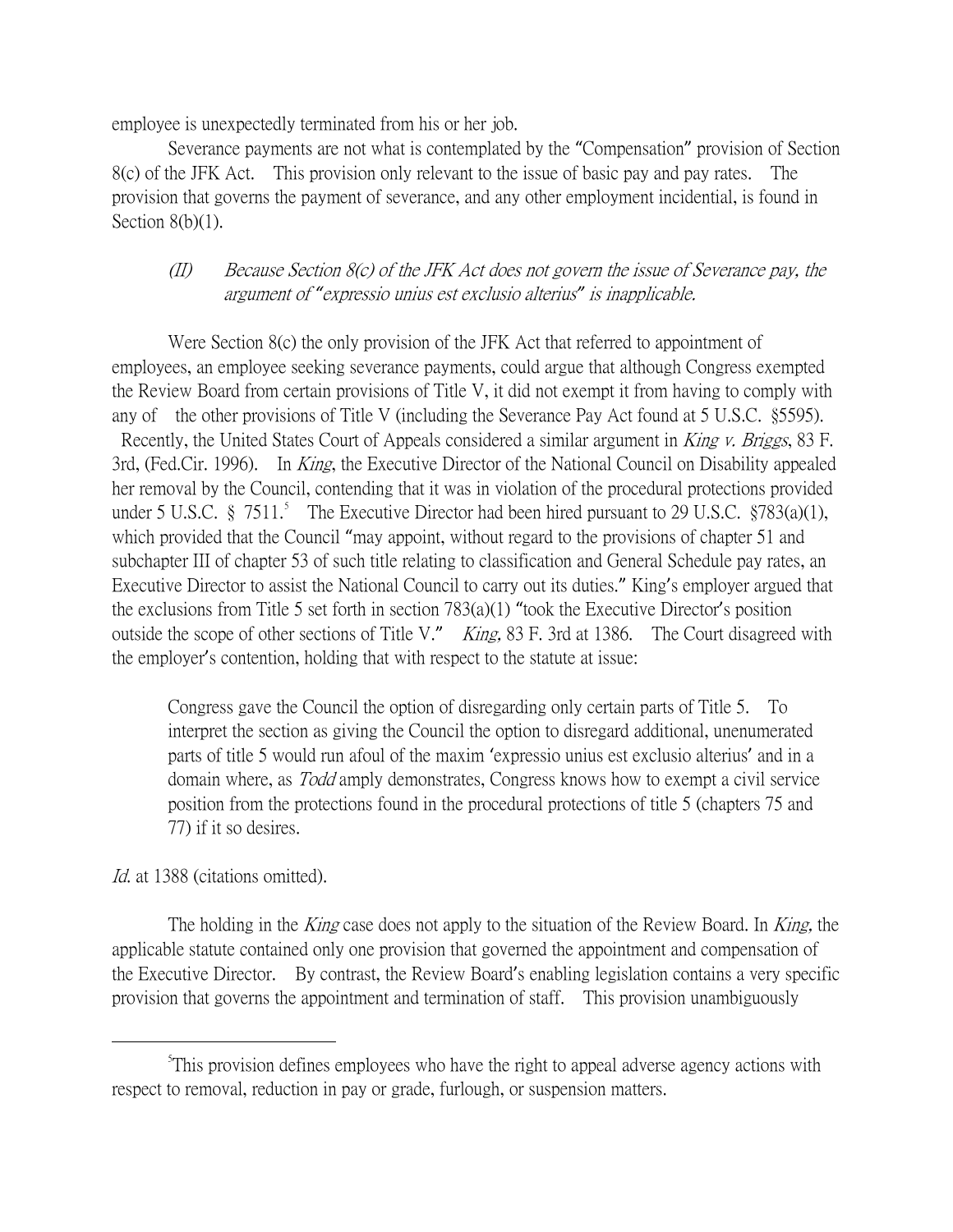states that the Review Board does not have to follow civil service laws with respect to appointing and terminating employees.

In the Review Board's case, the JFK Act contains a very specific provision that delineates the power of the Board with respect to appointing and terminating employees. It is this specific provision that determines the issue of whether the Board must make severance payments. Further, in the Review Board's case, the legislative history makes clear that Congress considered the finite time-limit when according the Review Board full power to appoint and terminate its employees without respect to civil service laws. Analysis of the legislative history, is often instructive in cases where there is some conflict. The Review Board's situation is similar to the facts of the Because the JFK Act contains this specific provision, this is the provis Todd v. Merit Systems Protection Board, 55 F.3d 1574 (Fed Cir. 1995), a temporary contract employee who had been hired by the Department of Defense pursuant to 20 U.S.C. Sec. 241(a), attempted to appeal an adverse holiday pay policy. The statute under which Todd had been hired, specifically exempted her from the appeal rights provided to a certain category of employees in Section 7511 of Title 5. <sup>[6](#page-4-0)</sup> Todd argued that a more recently enacted statutory provision brought her within the scope of employees with appeal rights, and supplanted the provision of the statute under which she was hired, that took away these appeal rights.

The court held that it was the specific statute under which Todd was hired, that governed whether or not she was eligible to appeal this adverse action. In reaching this conclusion, the court examined the Legislative History of the statute under which Todd was hired, and concluded that this statute was "intended to provide military dependent's schools with the flexibility to make the personnel practices and compensation for school employees comparable to the labor practices generally found in public schools, rather than in the public service." Todd at 1577. The court further stated:

This is a case of conflict between a specific statute which addresses a narrow category of activity and a generally applicable statute that covers a broad range of activity. Although Todd falls within the literal scope of both statutes, they are in conflict and only one can properly be applied to her. This conflict is properly resolved by applying the longstanding principle of statutory construction that "a statute dealing with a narrow, precise, and specific subject is not submerged by a later enacted statute covering a more generalized spectrum. Id. at 1578.

<span id="page-4-0"></span> $\overline{\phantom{a}}$ This statute provided: "For the purpose of providing such comparable education, personnel may be employed and the compensation, tenure, leave, hours of work, and other incidents of the employment relationship may be fixed without regard to the Civil Service Act and rules and the following: (1) chapter 51 and subchapter III of title 5; (2) subchapter I of chapter 63 of Title 5; (3) sections 5504, 5541 to 5549, and 6101 of title 5; (4) 1302(b), (c), 2108, 3305(b), 3306(a)(2), 3308 to 3318, 3319(b), 3320, 3351, 3363, 3364, 3501 to 3504, 7511, 7512, and 7701 of title 5; and (5) chapter 43 of title 5." 20 U.S.C. § 241 (a).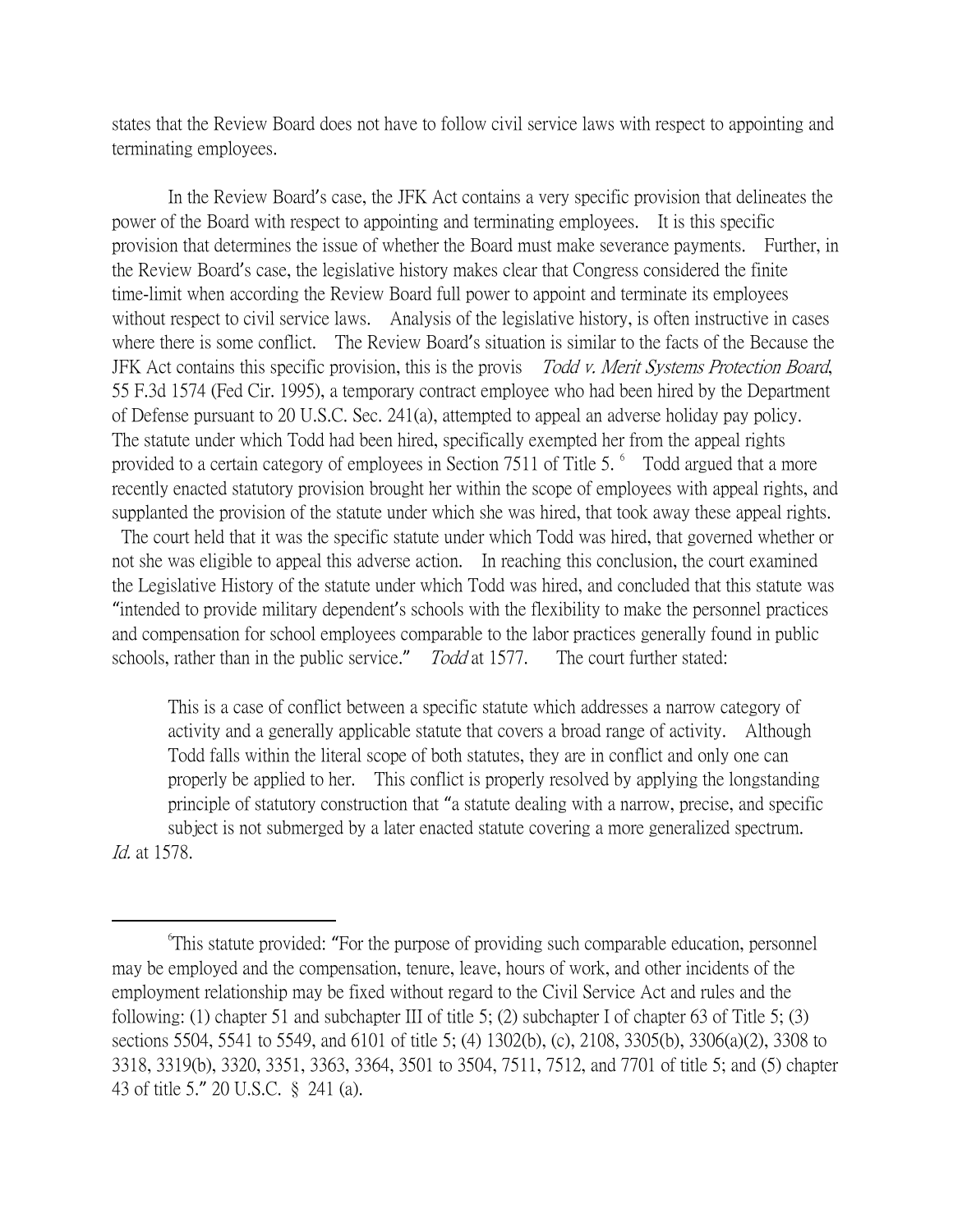In this case, Congress gave the Review Board a clear directive - it did not have to follow the Civil Service Laws with regard to appointment and termination of employees. This was a reasoned directive - based on the unique posture of the Review Board, and its need to complete an extraordinary amount of work in a short time period. The legislative history did not address the issue of "Compensation" since that was obvious from the plain language of the statute - it related merely to compensation, and no other employment incidentials. Indeed, the expansive power accorded to the Broad is unique. Although other agencies are not required to follow civil sevice laws in many aspects- none seem to have the enacting legislation that governs "appointment *and termination*" such as the Review Board's.<sup>[7](#page-5-0)</sup>

### II. The Review Board is not subject to the provisions of the Severance Pay Act.

Among the category of "agencies" that are required to comply with the provisions of the Severance Pay Act, are "Executive Agencies." 5 U.S.C.§ 5595(a)(1)(A). The term "Executive Agency" for purposes of the Severance Pay Act, is defined at 5 U.S.C. Section 105, as "an Executive Department, a Government Corporation, or an independent establishment." The Review Board is clearly not an Executive Department or Government Corporation, and further analysis reveals that it is not an "independent establishment." For purposes of Title V, "independent establishment" is defined as follows:

an establishment in the executive branch (other than the United States Postal Service or the Postal Rate Commission) which is not an Executive Department, military department, Government corporation, or part thereof, or part of an independent establishment.

### 5 U.S.C. Sec. 104 (emphasis added).

The Review Board is not an establishment in the Executive Branch. Congress, in the Review Board's enabling legislation, specifically established the Review Board as an "independent agency." President John F. Kennedy Assassination Records Collection Act of 1992 Sec. 7(a), 44 U.S.C. Sec. 2107 (Supp. V 1994) (emphasis added). In so doing, Congress underscored the Review Board's independence by prohibiting the President from removing Review Board members without cause. 44 U.S.C. Sec.  $2107.7(g)(1)(b)$ . The Review Board's status as an independent agency is crucial to the Review Board's mission, which is to promote declassification of records that Executive Branch agencies may otherwise wish to protect. In creating an independent Review Board, Congress expressed its intent that the Board make its determinations about assassination records free from Presidential control.

<span id="page-5-0"></span> $\overline{\phantom{a}}$ See National Institute for Literacy Board; National Security Agency Act, National Council on Disability,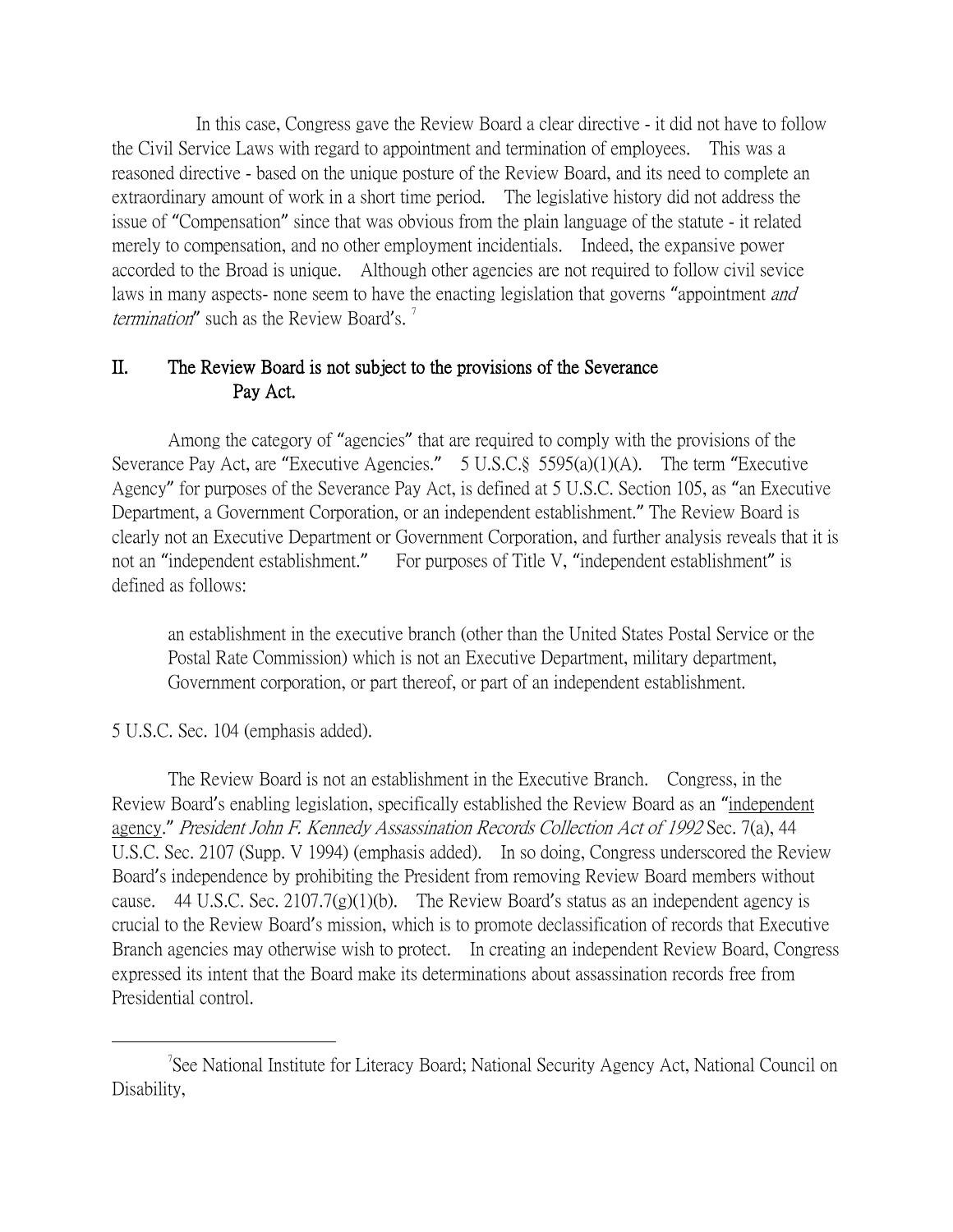"Our intent is to establish a neutral body that gives legitimacy to our efforts. The very structure and appointment of the board is designed to accomplish this by dispelling any notion of prejudice by any political persuasions or improprieties of any manner. Thus, it is imperative that the review board be an independent agency."

The Assassination Materials Disclosure Act of 1992: Hearing on S.J.Res. 282 before the Senate Comm. On Governmental Affairs, 102d Cong., 2d Sess. 28 (1992) (statement of Representative Louis Stokes).

The Review Board is a unique agency - one that is unprecedented in its power to compel cooperation from *all* governmental agencies that may have assassination records. By definition, it is an independent, temporary agency, that is not part of the Executive Branch. These attributes distinguish the Review Board from other agencies that fall within the Executive Branch. The Review Board is more appropriately compared to a Congressional staff - all of which are exempted from the scope of the Severance Pay Act.

### III. A decision by the Review Board to not pay severance, does not contravene the underlying policy considerations of the Severance Pay Act.

Severance Pay legislation was first passed in 1965 to provide "for the payment of severance pay benefits upon involuntary separation from Federal service." Akins v. United States, 194 Ct. Cl. 477, 439 F. 2d 175, 178 (1971). The legislative history indicates that the purpose of the severance provisions "was to afford monetary relief to Federal employees who, after long years of faithful public service, 'find themselves out in the cold without work and without retirement,' and with the complete loss of earned employee rights." Akins, 439 F.2d at 178 (quoting from 111 Cong. Rec. 25677 (1965)). Severance pay legislation was "intended to provide 'reasonable compensation to help tide Federal

employees over difficult transition periods' when they became separated from Federal service through no fault of their own." Id. quoting H.R. Rep. No. 792, 89th Cong., 1st Sess. 11 (1965).

The policy considerations underpinning the statutorily established Severance pay scheme, is inapplicable to the situation of the Review Board and its staff. There was never any possibility that the Review Board would be a permanent agency. Staff members were told *before* they accepted employment that their assignments would not endure beyond the September 30, 1998 date. The enabling legislation established a date certain for the outside limit of the duration of the Review Board. The statute even contemplated that the Review Board could finish its work ahead of its scheduled termination date.  $\degree$  Finally, staff considered this termination date in prioritizing work

<span id="page-6-0"></span> <sup>8</sup> Section 9(d)(4) provides that "At least 90 calendar days before completing its work, the Review Board shall provide written notice to the President and Congress of its intention to terminate its operations at a specified date.